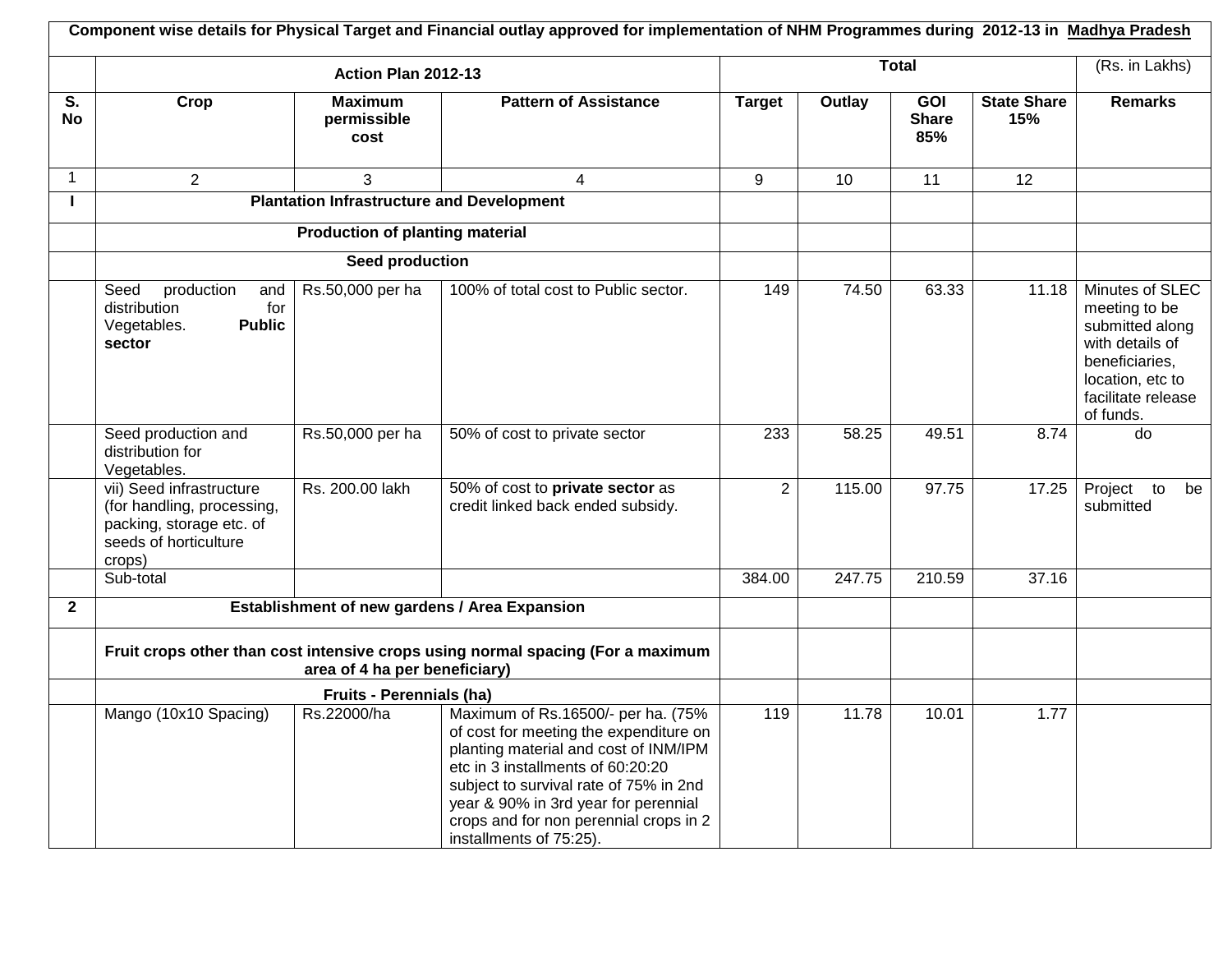| Orange (6x6 Spacing)                          | Rs35340/ha                   | Maximum of Rs.26505/- per ha. (75%<br>of cost for meeting the expenditure on<br>planting material and cost of INM/IPM<br>etc in 3 installments of 60:20:20<br>subject to survival rate of 75% in 2nd<br>year & 90% in 3rd year for perennial<br>crops.                                                                            | 2100 | 333.96 | 283.87 | 50.09 |  |
|-----------------------------------------------|------------------------------|-----------------------------------------------------------------------------------------------------------------------------------------------------------------------------------------------------------------------------------------------------------------------------------------------------------------------------------|------|--------|--------|-------|--|
| Guava (6x6 Spacing)                           | Rs.21950                     | Maximum of Rs.16463/- per ha. (75%<br>of cost for meeting the expenditure on<br>planting material and cost of INM/IPM<br>etc in 3 installments of 60:20:20<br>subject to survival rate of 75% in 2nd<br>year & 90% in 3rd year for perennial<br>crops and for non perennial crops in 2<br>installments of 75:25).                 | 745  | 73.59  | 62.55  | 11.04 |  |
| <b>Mango</b><br>High density (4x4<br>Spacing) | Rs.80,000/ha                 | Maximum of Rs.40,000/- per ha.<br>(50% of cost for meeting the<br>expenditure on planting material and<br>cost of material for INM/IPM, in 3<br>installments of 60:20:20 subject to<br>survival rate of 75% in 2nd year and<br>90% in 3rd year for perennial crops<br>and for non perennial crops in 2<br>installments of 75:25). | 10   | 2.40   | 2.04   | 0.36  |  |
| Guava<br>High density (3x3<br>Spacing)        | do                           | do                                                                                                                                                                                                                                                                                                                                | 309  | 74.16  | 63.04  | 11.12 |  |
| Sub-total                                     |                              |                                                                                                                                                                                                                                                                                                                                   | 3283 | 495.89 | 421.51 | 74.38 |  |
|                                               | <b>Maintentance (I Year)</b> |                                                                                                                                                                                                                                                                                                                                   |      |        |        |       |  |
|                                               | <b>Fruits-Perennials</b>     |                                                                                                                                                                                                                                                                                                                                   |      |        |        |       |  |
| Orange                                        | Rs35340/ha                   | Maximum of Rs.26505/- per ha. (75%<br>of cost for meeting the expenditure on<br>planting material and cost of INM/IPM<br>etc in 3 installments of 60:20:20<br>subject to survival rate of 75% in 2nd<br>year & 90% in 3rd year for perennial<br>crops.                                                                            | 3649 | 193.43 | 164.42 | 29.02 |  |
| Mango (10x10 Spacing)                         | Rs.22000/ha                  | Maximum of Rs.16500/- per ha. (75%<br>of cost for meeting the expenditure on<br>planting material and cost of INM/IPM<br>etc in 3 installments of 60:20:20<br>subject to survival rate of 75% in 2nd<br>year & 90% in 3rd year for perennial<br>crops and for non perennial crops in 2<br>installments of 75:25).                 | 611  | 22.37  | 19.02  | 3.36  |  |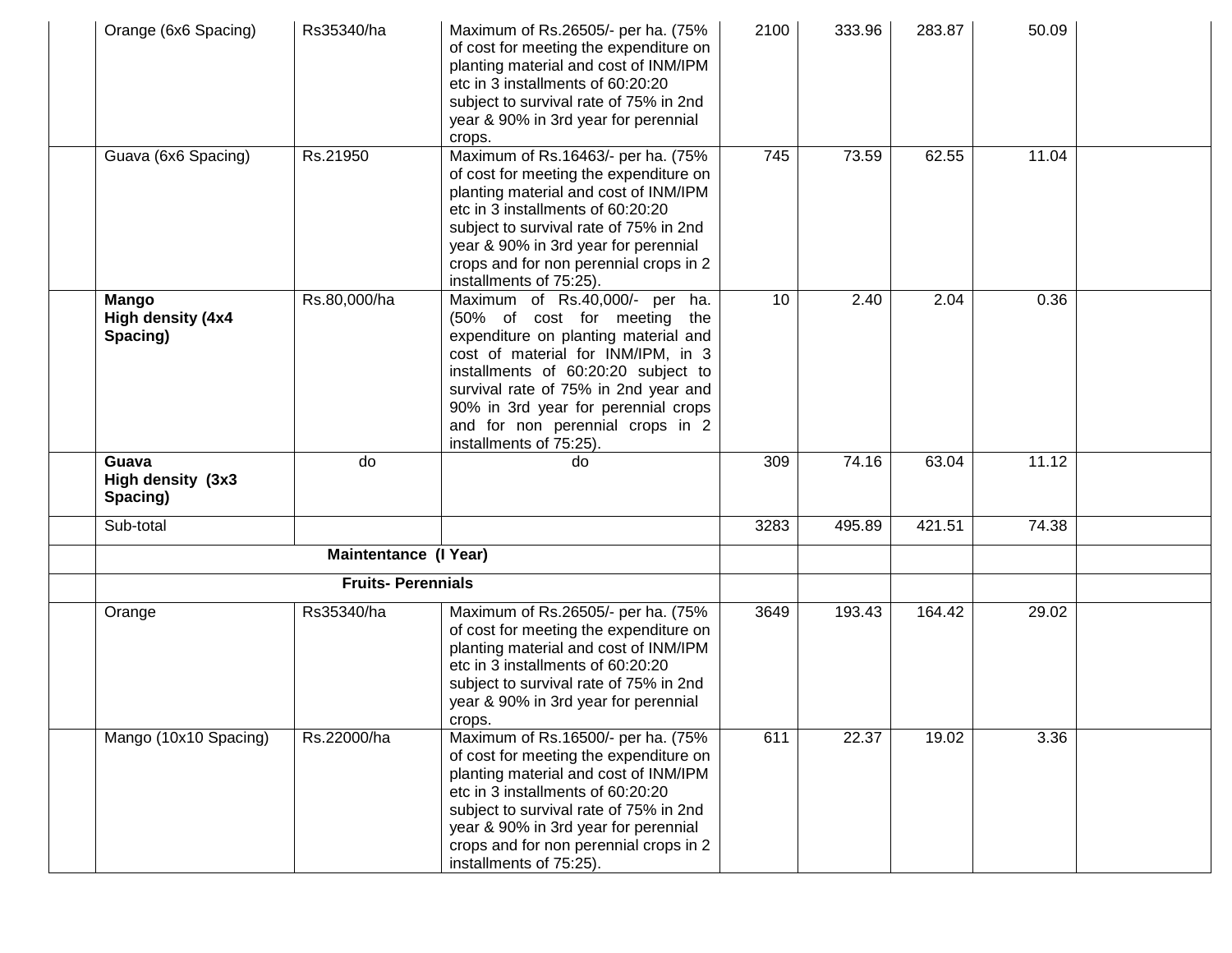| Pomegranate (5x5<br>Spacing)           | Rs.42000/ha.                                | Maximum of Rs.31500/- per ha.(75%<br>of cost for meeting the expenditure on<br>planting material and cost of material<br>for INM/IPM, in 3 installments of<br>60:20:20 subject to survival rate of<br>75% in 2nd year and 90% in 3rd year<br>for perennial crops and for non<br>perennial crops in 2 installments of<br>75:25) subject to survival rate of 90%<br>in second year). | 310            | 19.53  | 16.60  | 2.93  |  |
|----------------------------------------|---------------------------------------------|------------------------------------------------------------------------------------------------------------------------------------------------------------------------------------------------------------------------------------------------------------------------------------------------------------------------------------------------------------------------------------|----------------|--------|--------|-------|--|
| Guava (6x6 Spacing)                    | Rs.21950                                    | Maximum of Rs.16463/- per ha. (75%<br>of cost for meeting the expenditure on<br>planting material and cost of INM/IPM<br>etc in 3 installments of 60:20:20<br>subject to survival rate of 75% in 2nd<br>year & 90% in 3rd year for perennial<br>crops and for non perennial crops in 2<br>installments of 75:25).                                                                  | 602            | 19.82  | 16.85  | 2.97  |  |
| Mango<br>High density (4x4<br>Spacing) | Rs.80,000/ha                                | Maximum of Rs.40,000/- per ha.<br>(50% of cost for meeting the<br>expenditure on planting material and<br>cost of material for INM/IPM, in 3<br>installments of 60:20:20 subject to<br>survival rate of 75% in 2nd year and<br>90% in 3rd year for perennial crops<br>and for non perennial crops in 2<br>installments of 75:25).                                                  | 36             | 2.88   | 2.45   | 0.43  |  |
| Guava<br>High density (3x3<br>Spacing) | do                                          | do                                                                                                                                                                                                                                                                                                                                                                                 | 61             | 4.84   | 4.12   | 0.73  |  |
| Sub-total                              |                                             |                                                                                                                                                                                                                                                                                                                                                                                    | 5268.55        | 262.88 | 223.45 | 39.43 |  |
|                                        | <b>Maintenance (II Year)</b>                |                                                                                                                                                                                                                                                                                                                                                                                    |                |        |        |       |  |
|                                        | Fruits - Perennials (as per old cost norms) |                                                                                                                                                                                                                                                                                                                                                                                    |                |        |        |       |  |
| Orange                                 | Rs. 30,000/ha                               | 30% of Rs. 22500/ha with a<br>maximum of Rs. 6750/ha                                                                                                                                                                                                                                                                                                                               | 3220           | 217.35 | 184.75 | 32.60 |  |
| Anola                                  | Rs. 30,000/ha                               | 30% of Rs. 22500/ha with a<br>maximum of Rs. 6750/ha                                                                                                                                                                                                                                                                                                                               | $\overline{2}$ | 0.14   | 0.11   | 0.02  |  |
| Mango                                  | Rs. 30,000/ha                               | 30% of Rs. 22500/ha with a<br>maximum of Rs. 6750/ha                                                                                                                                                                                                                                                                                                                               | 416            | 28.08  | 23.87  | 4.21  |  |
| Pomegranate                            | Rs. 30,000/ha                               | 30% of Rs. 22500/ha with a<br>maximum of Rs. 6750/ha                                                                                                                                                                                                                                                                                                                               | 315            | 21.26  | 18.07  | 3.19  |  |
| Guava                                  | Rs. 30,000/ha                               | 30% of Rs. 22500/ha with a<br>maximum of Rs. 6750/ha                                                                                                                                                                                                                                                                                                                               | 724            | 48.87  | 41.54  | 7.33  |  |
| Sub-total                              |                                             |                                                                                                                                                                                                                                                                                                                                                                                    | 4677           | 315.70 | 268.34 | 47.35 |  |
|                                        | Fruits - Non Perennials (ha)                |                                                                                                                                                                                                                                                                                                                                                                                    |                |        |        |       |  |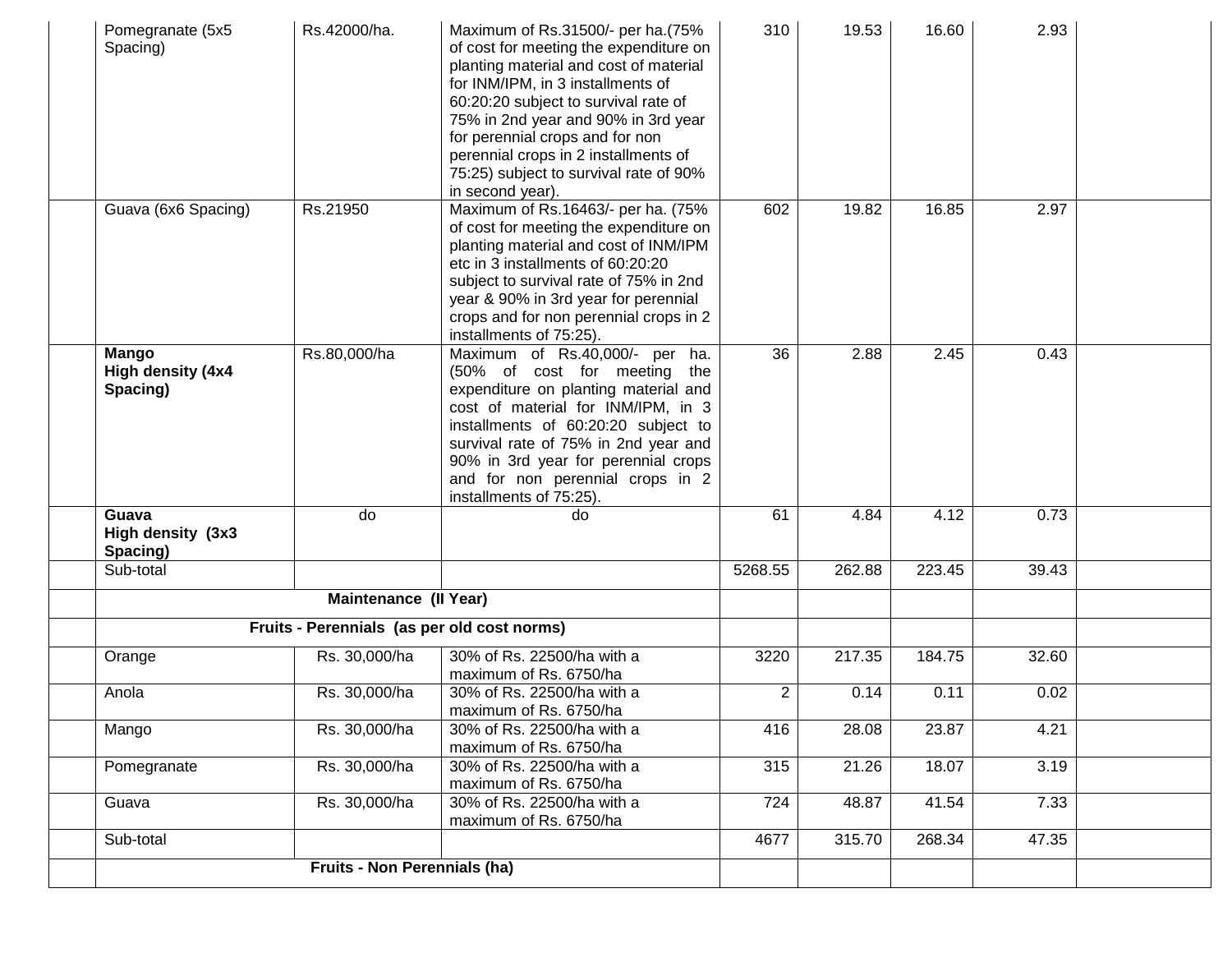|              | Banana (TC)                                                                          | Rs.83200/ha                              | Maximum of Rs. 41600/- per ha. (50<br>% of cost for meeting the expenditure<br>on planting material and cost of<br>material for INM/IPM etc, in 2<br>installments of 75:25 subject to<br>survival rate of 90% in second year). | 550             | 171.60 | 145.86 | 25.74 |                                                               |
|--------------|--------------------------------------------------------------------------------------|------------------------------------------|--------------------------------------------------------------------------------------------------------------------------------------------------------------------------------------------------------------------------------|-----------------|--------|--------|-------|---------------------------------------------------------------|
|              | Sub-total                                                                            |                                          |                                                                                                                                                                                                                                | 0               | 171.60 | 145.86 | 25.74 |                                                               |
|              |                                                                                      | Maintenance (I Year)                     |                                                                                                                                                                                                                                |                 |        |        |       |                                                               |
|              |                                                                                      | <b>Fruits- Non Perennials (ha)</b>       |                                                                                                                                                                                                                                |                 |        |        |       |                                                               |
|              | Banana (TC)                                                                          | Rs.83200/ha                              | Maximum of Rs. 41600/- per ha. (50<br>% of cost for meeting the expenditure<br>on planting material and cost of<br>material for INM/IPM etc, in 2<br>installments of 75:25 subject to<br>survival rate of 90% in second year). | 950             | 98.80  | 83.98  | 14.82 |                                                               |
|              | Sub-total                                                                            |                                          |                                                                                                                                                                                                                                |                 | 98.80  | 83.98  | 14.82 |                                                               |
|              |                                                                                      |                                          | Flowers (For a maximum of 2 ha per beneficiary)                                                                                                                                                                                |                 |        |        |       |                                                               |
|              |                                                                                      | <b>Cut flowers</b>                       |                                                                                                                                                                                                                                |                 |        |        |       |                                                               |
|              | Small & Marginal Farmers                                                             | Rs. 70,000 / ha.                         | 50% of cost @ Rs.35,000 / ha.<br>limited to 2 ha per beneficiary                                                                                                                                                               | $\overline{75}$ | 26.25  | 22.31  | 3.94  |                                                               |
|              |                                                                                      | <b>Bulbulous flowers</b>                 |                                                                                                                                                                                                                                |                 |        |        |       |                                                               |
|              | Small & Marginal Farmers                                                             | Rs. 90,000/ha                            | 50% of cost @ Rs.45,000 / ha.<br>limited to 2 ha per beneficiary                                                                                                                                                               | 95              | 42.75  | 36.34  | 6.41  |                                                               |
|              |                                                                                      | <b>Loose Flowers</b>                     |                                                                                                                                                                                                                                |                 |        |        |       |                                                               |
|              | Small & Marginal Farmers                                                             | Rs. 24,000/ha                            | 50% of cost @ Rs.12,000 / ha.<br>limited to 2 ha per beneficiary                                                                                                                                                               | 490             | 58.80  | 49.98  | 8.82  |                                                               |
|              | Sub-total                                                                            |                                          |                                                                                                                                                                                                                                | 660             | 127.80 | 108.63 | 19.17 |                                                               |
| $\mathbf{3}$ | Rejuvenation/<br>replacement of senile<br>plantation including<br>Canopy management. | Rs.30,000/ha                             | 50% of the total cost subject to a<br>maximum of Rs. 15,000/ha to a<br>limited of 2 ha per beneficiary. Actual<br>cost to be claimed based on the<br>nature and requirement of the crop to<br>be rejuvenated.                  | 465             | 69.75  | 59.29  | 10.46 | To<br>be<br>implemented as<br>guidelines<br>per<br>circulated |
|              | Sub-total                                                                            |                                          |                                                                                                                                                                                                                                | 0               | 69.75  | 59.29  | 10.46 |                                                               |
|              |                                                                                      |                                          |                                                                                                                                                                                                                                |                 |        |        |       |                                                               |
| 4            |                                                                                      | Protected cultivation (area in hectares) |                                                                                                                                                                                                                                |                 |        |        |       |                                                               |
|              |                                                                                      | 1. Green House structure                 |                                                                                                                                                                                                                                |                 |        |        |       |                                                               |
|              | Fan & Pad system                                                                     | Rs. 1465/ Sq.m                           | 50% of the cost limited to 4000 Sq.m<br>per beneficiary.                                                                                                                                                                       | 1.1             | 80.58  | 68.49  | 12.09 |                                                               |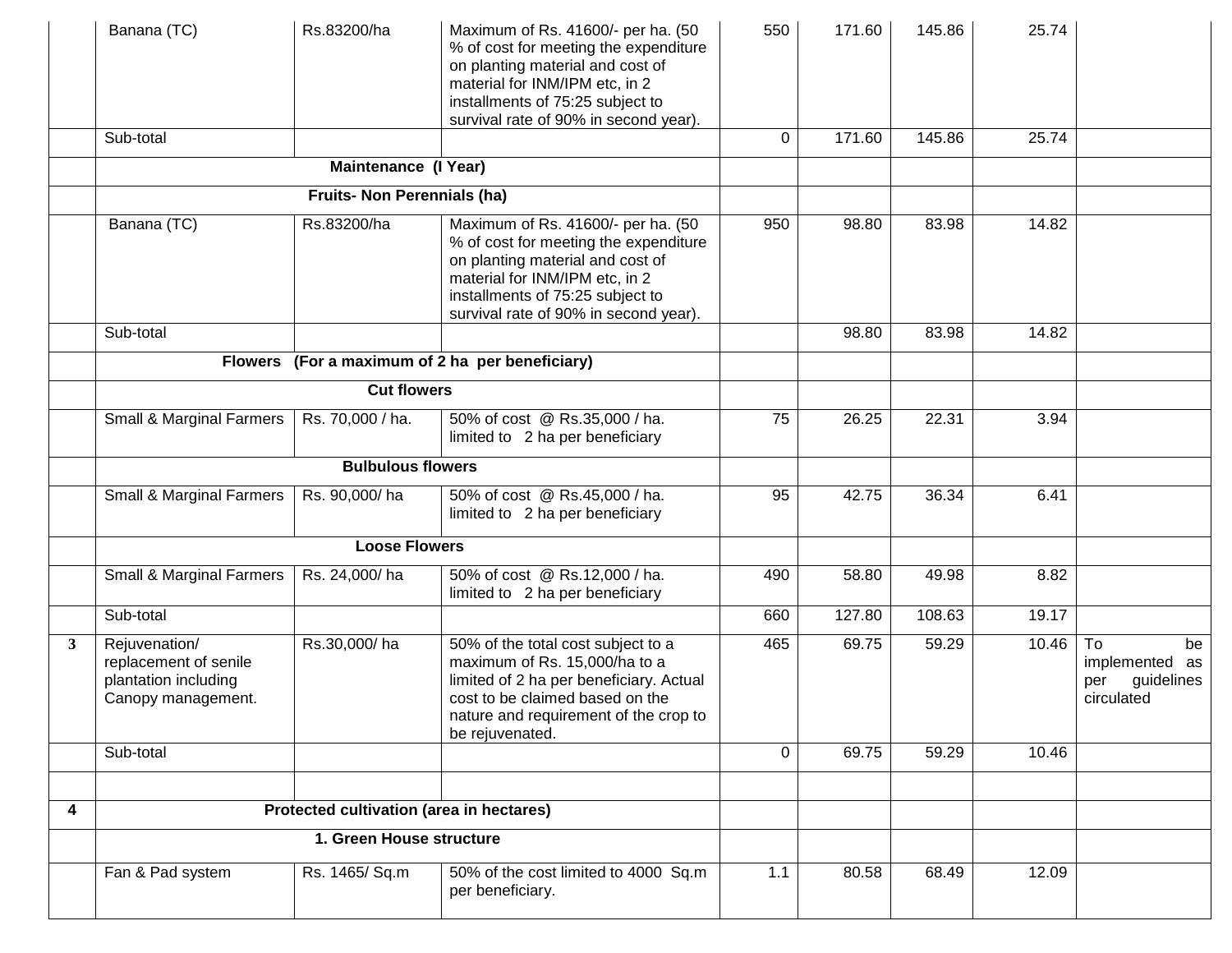|   | <b>Naturally ventilated system</b>                                                                                                                   |                                                    |                                                                                                                                               |                |         |         |        |                                              |
|---|------------------------------------------------------------------------------------------------------------------------------------------------------|----------------------------------------------------|-----------------------------------------------------------------------------------------------------------------------------------------------|----------------|---------|---------|--------|----------------------------------------------|
|   | Tubular structur                                                                                                                                     | Rs. 935/ Sq.m                                      | 50% of the cost limited to 4000 Sq.m<br>per beneficiary.                                                                                      | 24.40          | 1140.70 | 969.60  | 171.11 |                                              |
|   |                                                                                                                                                      | 2. Plastic Mulching                                |                                                                                                                                               |                |         |         |        |                                              |
|   | <b>Plastic Mulching</b>                                                                                                                              | Rs. 20,000/ha                                      | 50% of the total cost limited to 2 ha<br>per beneficiary.                                                                                     | 3450           | 345.00  | 293.25  | 51.75  |                                              |
|   |                                                                                                                                                      | 3. Shade Net House                                 |                                                                                                                                               |                |         |         |        |                                              |
|   | Tubular structure                                                                                                                                    | Rs. 600/ Sq.m                                      | 50% of cost limited to 4000 Sq.m<br>per beneficiary.                                                                                          | 27.40          | 822.00  | 698.70  | 123.30 |                                              |
|   | Cost of planting material<br>of high value vegetables<br>grown in poly house                                                                         | Rs.105/Sq.m                                        | 50% of cost.                                                                                                                                  | 5              | 25.73   | 21.87   | 3.86   |                                              |
|   | Cost of planting material<br>of flowers for poly<br>house                                                                                            | Rs.500/ Sq.m                                       | 50% of cost.                                                                                                                                  | $\overline{2}$ | 41.25   | 35.06   | 6.19   |                                              |
|   | <b>Plastic Tunnels</b>                                                                                                                               | Rs.30/ Sq.m                                        | 50% of cost limited 1000 sqmt per<br>beneficiary.                                                                                             | 35             | 52.50   | 44.63   | 7.88   |                                              |
|   | Sub-total                                                                                                                                            |                                                    |                                                                                                                                               | 3544.45        | 2507.75 | 2131.59 | 376.16 |                                              |
| 6 |                                                                                                                                                      | <b>Organic Farming</b>                             |                                                                                                                                               |                |         |         |        |                                              |
|   | (iii) Vermi compost Units /organic input production unit                                                                                             |                                                    |                                                                                                                                               |                |         |         |        |                                              |
|   | i) 50% of cost conforming<br>for permanent structure to<br>the size of unit of<br>30'x8'x2.5' dimension to<br>be administered on pro-<br>rata basis. | Rs. 60,000/ unit<br>for permanent<br>structure and | 50% of cost conforming to the size of<br>the unit of 30'x8'x2.5' dimension of<br>permanent structure to be<br>administered on pro-rata basis. | 112            | 33.60   | 28.56   | 5.04   |                                              |
|   | Sub-total                                                                                                                                            |                                                    |                                                                                                                                               |                | 33.60   | 28.56   | 5.04   |                                              |
| 7 |                                                                                                                                                      | <b>Horticulture Mechanization</b>                  |                                                                                                                                               |                |         |         |        |                                              |
|   | Power operated<br>machines/tools including<br>Power Saw and Plant<br>Protection equipments<br>etc.                                                   | Rs.35,000/- per<br>set                             | 50% of cost limited to one set per<br>beneficiary.                                                                                            | 167            | 29.23   | 24.84   | 4.38   | List of<br>Beneficiaries to<br>be furnished. |
|   | <b>Power Machines</b><br>(upto<br>20 BHP) with rotavator /<br>equipment                                                                              | Rs.1,20,000/- per<br>set                           | 50% of cost limited to one set per<br>beneficiary.                                                                                            | 138            | 82.80   | 70.38   | 12.42  | List of<br>Beneficiaries to<br>be furnished. |
|   | Power machines (20 HP<br>& above including<br>accessories /equipments                                                                                | Rs. 3,00,000/- per<br>set                          | 50% of cost limited to one set per<br>beneficiary.                                                                                            | 127            | 190.50  | 161.93  | 28.58  | List of<br>Beneficiaries to<br>be furnished. |
|   | Sub-total                                                                                                                                            |                                                    |                                                                                                                                               | 432.00         | 302.53  | 257.15  | 45.38  |                                              |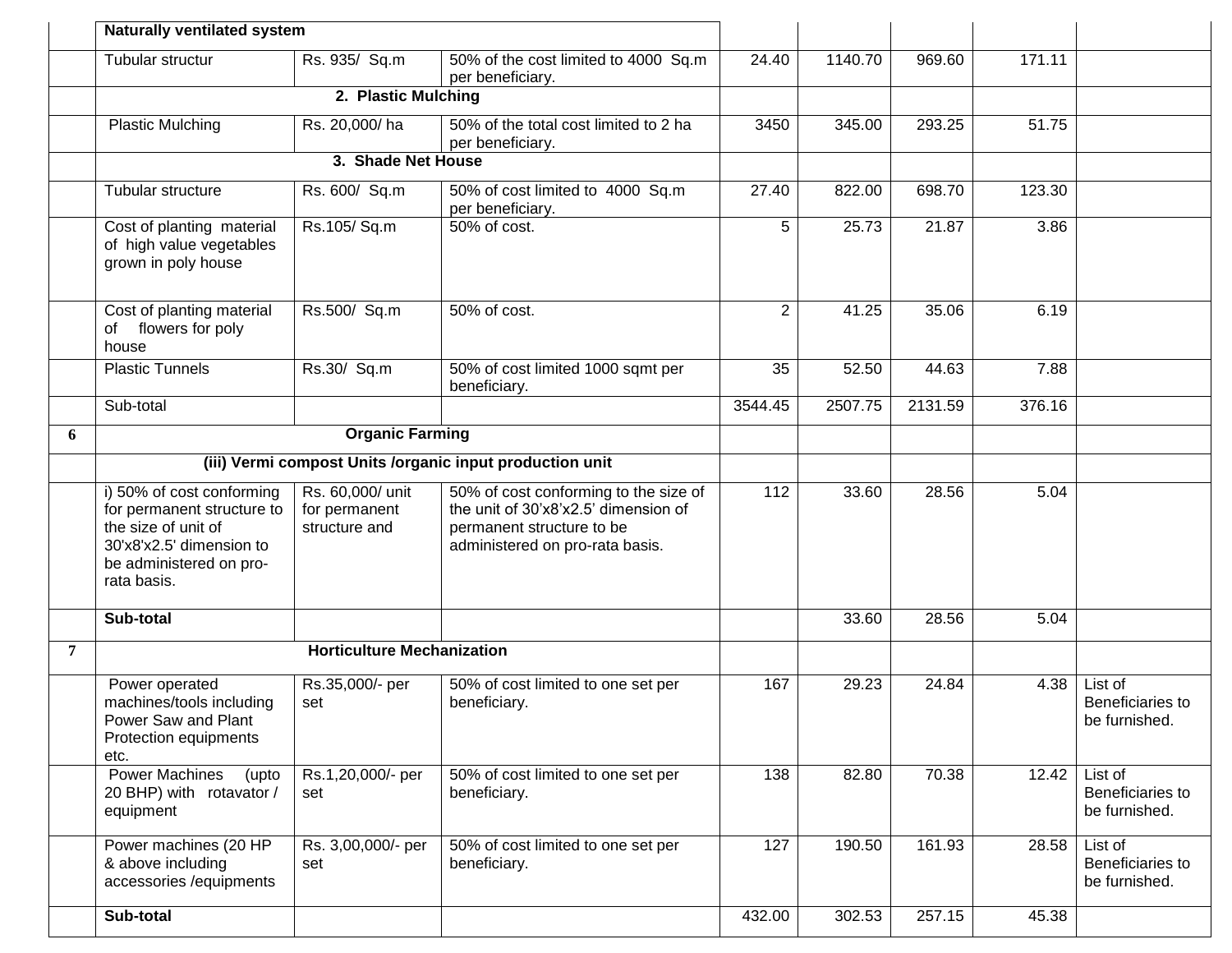| 9         | Human Resource Development (HRD)                              |                                                               |                                                 |         |        |        |       |                                                                                                                                                 |
|-----------|---------------------------------------------------------------|---------------------------------------------------------------|-------------------------------------------------|---------|--------|--------|-------|-------------------------------------------------------------------------------------------------------------------------------------------------|
|           | <b>Training of farmers</b>                                    |                                                               |                                                 |         |        |        |       |                                                                                                                                                 |
|           | Within the District (two<br>days)                             | Rs.400/day per<br>farmer excluding<br>transport               | 100% of the cost.                               | 1800    | 14.40  | 12.24  | 2.16  | Training<br>Calendar to be<br>furnished                                                                                                         |
|           | Within the State (3 days)                                     | Rs. 750/day per<br>farmer excluding<br>transport              | 100% of the cost.                               | 300     | 6.75   | 5.74   | 1.01  | Training<br>Calendar to be<br>furnished                                                                                                         |
|           | Outside the State (3 days)                                    | Rs. 1000/ day per<br>farmer excluding<br>transport            | 100% of the cost.                               | 1950    | 58.50  | 49.73  | 8.78  | Training<br>Calendar to be<br>furnished                                                                                                         |
|           | <b>Exposure visit of farmers</b>                              |                                                               |                                                 |         |        |        |       |                                                                                                                                                 |
|           | (ii) Within the State (6<br>days)                             | Rs. 300/day per<br>farmer excluding<br>transport              | 100% of the cost.                               | 300     | 5.40   | 4.59   | 0.81  | Training<br>Calendar to be<br>furnished                                                                                                         |
|           | (iii) Outside the State (6<br>days)                           | Rs. 600/day per<br>farmer excluding<br>transport              | 100% of the cost.                               | 1950    | 70.20  | 59.67  | 10.53 | Training<br>Calendar to be<br>furnished                                                                                                         |
|           | (iv) Outside India                                            | Rs. 3.00 lakh /<br>participant                                | Project Based. 100% of air/rail travel<br>cost. | 10      | 30.00  | 25.50  | 4.50  | Project to<br>be<br>submitted                                                                                                                   |
|           | Training / study tour of technical staff/ field functionaries |                                                               |                                                 |         |        |        |       |                                                                                                                                                 |
|           | (i) Within the State (7<br>days)                              | Rs.200/day per<br>participant plus<br>TA/DA, as<br>admissible | 100% of the cost.                               | 30      | 0.30   | 0.26   | 0.05  | Training<br>Calendar to be<br>furnished                                                                                                         |
|           | (iii) Outside India                                           | Rs. 5.00 lakh /<br>participant                                | 100% of the cost on actual basis.               | 10      | 50.00  | 42.50  | 7.50  | Project<br>to<br>be<br>submitted                                                                                                                |
|           | Sub-total                                                     |                                                               |                                                 | 6350.00 | 235.55 | 200.22 | 35.33 |                                                                                                                                                 |
| <b>10</b> | <b>INTEGRATED POST HARVEST MANAGEMENT</b>                     |                                                               |                                                 |         |        |        |       |                                                                                                                                                 |
|           | Pack house / On farm<br>collection & storage unit             | Rs. 3.00 Lakh/ per<br>unit with size of<br>9Mx6M              | 50% of the capital cost.                        | 186     | 279.00 | 237.15 | 41.85 | Minutes of SLEC<br>meeting to be<br>submitted along<br>with details of<br>beneficiaries,<br>location, etc to<br>facilitate release<br>of funds. |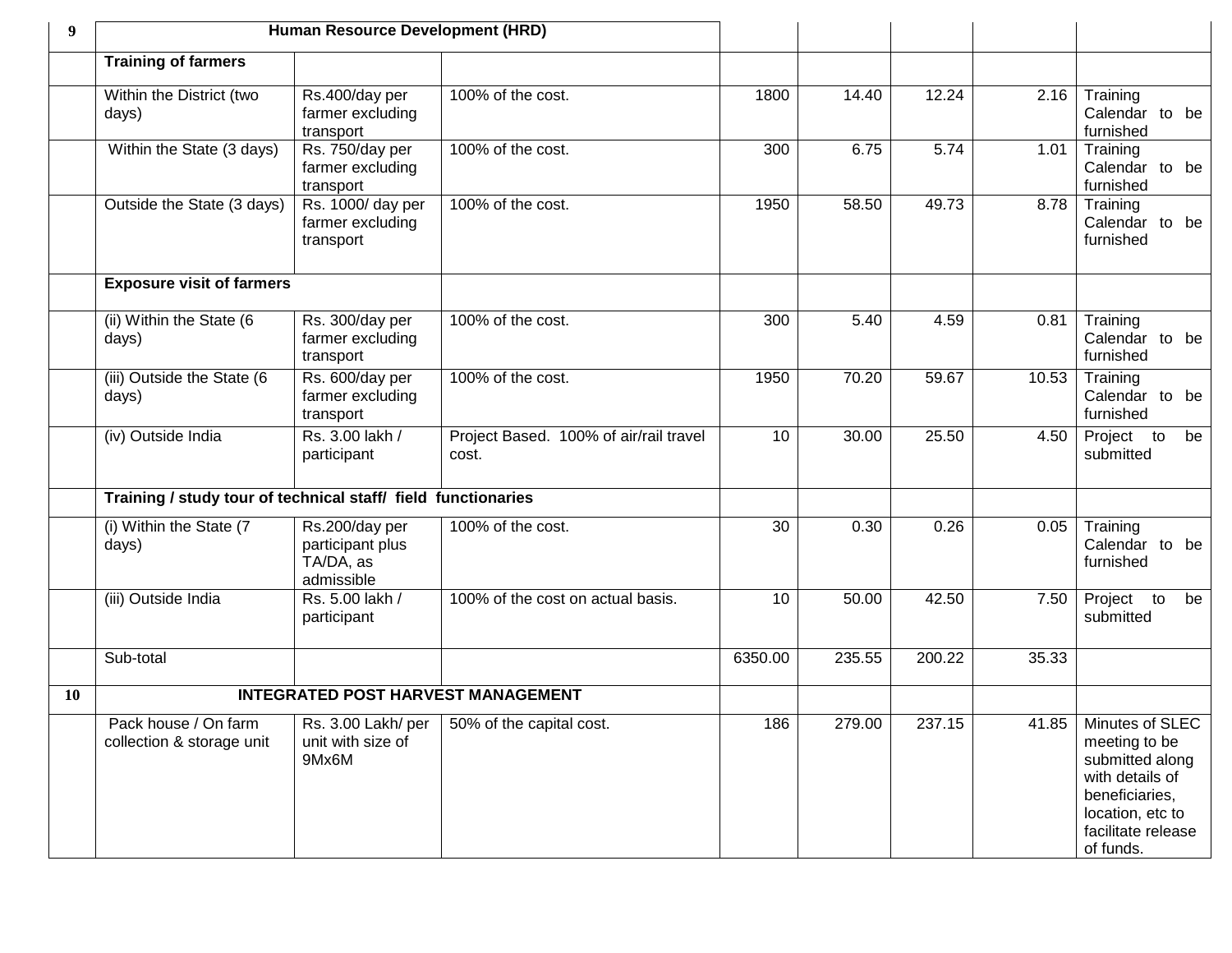|    | Cold storage units<br>(Construction /<br>expansion /<br><b>Modernization)</b>                     | Rs. 6000/MT for<br>5000 MT capacity          | Credit linked back-ended subsidy @<br>40% of the capital cost of project in<br>general areas and 55% in case of<br>Hilly & Scheduled areas in respect of<br>only those units which adopt new<br>technologies and include insulation,<br>humidity control and fin coil cooling<br>system. | $\overline{7}$ | 780.00  | 663.00 | 117.00 | Project<br>to<br>be<br>submitted                                                                                                                |
|----|---------------------------------------------------------------------------------------------------|----------------------------------------------|------------------------------------------------------------------------------------------------------------------------------------------------------------------------------------------------------------------------------------------------------------------------------------------|----------------|---------|--------|--------|-------------------------------------------------------------------------------------------------------------------------------------------------|
|    | Refer vans/ containers                                                                            | Rs. 24.00 lakh/<br>unit for 6 MT<br>capacity | Credit linked back-ended subsidy<br>@40% of the cost of project in<br>General areas.                                                                                                                                                                                                     |                | 9.60    | 8.16   | 1.44   | Project<br>to<br>be<br>submitted                                                                                                                |
|    | Preservation new unit                                                                             | Rs.2.00 lakh /unit<br>for new unit.          | 50% of the total cost.                                                                                                                                                                                                                                                                   | 6              | 6.00    | 5.10   | 0.90   | Minutes of SLEC<br>meeting to be<br>submitted along<br>with details of<br>beneficiaries,<br>location, etc to<br>facilitate release<br>of funds. |
|    | Low cost onion storage<br>structure (25 MT)                                                       | Rs.1.00 lakh per<br>unit                     | 50% of the total cost.                                                                                                                                                                                                                                                                   | 190            | 95.00   | 80.75  | 14.25  | $-do-$                                                                                                                                          |
|    | Sub-total                                                                                         |                                              |                                                                                                                                                                                                                                                                                          | 389.50         | 1169.60 | 994.16 | 175.44 |                                                                                                                                                 |
|    |                                                                                                   | <b>PRODUCE</b>                               | ESTABLISHMENT OF MARKETING INFRASTRUCTURE FOR HORTICULTURAL                                                                                                                                                                                                                              |                |         |        |        |                                                                                                                                                 |
|    |                                                                                                   | Rural Markets/ Apni mandies/Direct markets   |                                                                                                                                                                                                                                                                                          |                |         |        |        |                                                                                                                                                 |
|    | (a) Credit linked back-<br>ended project in general<br>areas                                      | Rs. 20 lakh/ unit                            | Credit linked back-ended subsidy @<br>40% of the capital cost of project in<br>general areas and 55% in case of<br>Hilly & Scheduled areas for individual<br>entrepreneurs.                                                                                                              |                | 8.00    | 6.80   | 1.20   | Project<br>to<br>be<br>submitted                                                                                                                |
|    | Market extension, quality<br>awareness & market led<br>extension activities for<br>fresh products | Rs. 3.00 lakh per<br>event.                  | 100% assistance to State<br>Government /SHM/Public Sector<br>Agencies.                                                                                                                                                                                                                   |                | 3.00    | 2.55   | 0.45   | Minutes of SLEC<br>meeting to be<br>submitted along<br>with details of<br>beneficiaries,<br>location, etc to<br>facilitate release<br>of funds. |
|    | Sub-total                                                                                         |                                              |                                                                                                                                                                                                                                                                                          | $\overline{2}$ | 11.00   | 9.35   | 1.65   |                                                                                                                                                 |
| 11 |                                                                                                   | <b>Mission Management</b>                    |                                                                                                                                                                                                                                                                                          |                |         |        |        |                                                                                                                                                 |
|    | <b>State Level</b>                                                                                |                                              |                                                                                                                                                                                                                                                                                          |                |         |        |        |                                                                                                                                                 |